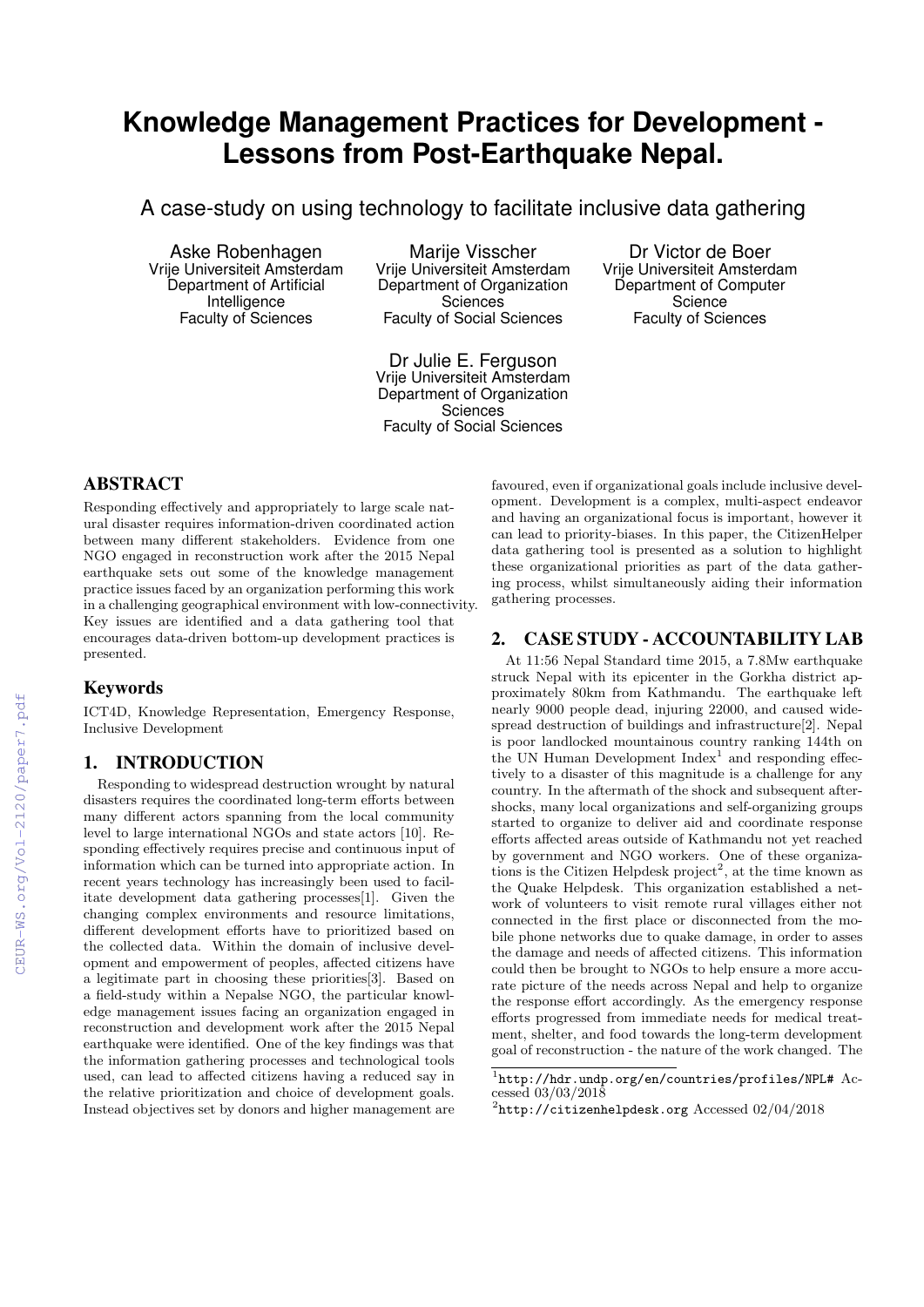needs of affected citizen, some of them among the most vulnerable in the world, remains significant. More than two years after the earthquake more than 600000 families were still living in temporary shelters and less than 10% of homes had been rebuilt with many more suffering from damaged property, farmland, and irrigation systems. Money has been earmarked for reconstruction effort, but many of the most vulnerable people are still suffering the consequences of the quake. Helping these people requires an understanding of their needs and data gathering to find out where the issues of accessing and utilizing the earmarked resources fail. Citizen Helpdesk does this through a team of Community Frontline Associates (CFAs) who each cover a geographic area and their communities, conducting surveys, interviews, and organizing community meetings in response to the specific needs of their communities. The organization does not provide aid itself, but seeks to use data to break down barriers and bring the information to relevant stakeholders who can take action and be held accountable. In many the cases access to local government is geographically hard to reach, otherwise inaccessible<sup>3</sup> or unknown to citizens in the communities.

### 2.1 Knowledge Management Practices

For this case study, a living labs[11] field study was conducted during 6 weeks in April and May 2017. The study was conducted through a mixture of participant observation, semi-structured interviews, and subsequently an agile development process whereby technology was used to ameliorate some of the identified knowledge management issues identified. The identified issues were:

- 1. Communication issues between main office staff and  $CFAs$
- 2. Existing data collection tools not suited to the Citizen Help Desk work practices.
- 3. Limited knowledge sharing between CFAs.
- 4. Differing information requirements at the different levels of the organization not being met by existing tools.
- 5. Evidence of organizational focus biases not visible to stakeholders.

Communication issues between the staff in the headquarter in Kathmandu and the community front line workers caused by many different modalities of communication (some used CFAs primarily used Facebook messenger, others email, text, or phone calls). This paired with the differences in access to internet and phone connectivity mean that organizing and disseminating information in both directions suffered. The organization had gone through a number of different data gathering practices, but reported that the existing tools all were too rigid and schematic for the open forum format used by the CFAs for their community meetings where the citizens often were the driver behind the choice of topics. Knowledge sharing between CFAs was limited due to the different ways of communicating and infrequent in-person meetings due to long travel costs and

distances caused by the topography of Nepal. The information Requirements at the different levels of the organization varied and were sometimes in conflict. Three main levels of information requirements were identified, one for the CFAs who favoured personal stories and localized information to bring local organizations and stakeholders to help with issues in their communities and administrative wards. The staff in the main office on the other hand primarily dealt with larger organizations at the governmental and UN level, where the need for stricter data formats and standardized practices were demanded. Finally the donor organizations were interested in statistics and impact assessments in the form of reports. Organizational focus was found to be primarily driven by the donor organizations. During the course of the 6 weeks field study, a new donor organization began to fund the project and with that the project changed focus from reconstruction to issues surrounding labour migration. The issues of reconstruction, development, and migration are deeply interlinked and all are important aspects of the overall development efforts. Labour migration is the largest export of Nepal and it has large consequences, good and bad, for those leaving and for those staying behind (See [13], [8], [7], and [6] for an overview of some of the effects of large-scale migration). However, one issue that appeared in many communities and community meetings was water issues including drought and water uncertainty. Little of this extra information made it to the higher levels of the organization because the data gathering tools rigidly imposed a particular format for reports. This is important as Nepal, despite its large water resources in some parts, lacks significant planning in water management with many of those most adversely affected living in remote mountain areas.

#### 3. THE CITIZENHELPER TOOL



Figure 1: CitizenHelper App Overview

The CitizenHelper tool was developed in Nepal with the office staff of the Citizen Helpdesk and their community front line workers during focus groups and testing in Kathmandu and in the field. The CitizenHelper tool combines an app built around four modules, which together aims to solve the problems identified in the previous section of this paper. Together the intention is to create a synergy that amplifies the reach and effectiveness of the Citizen Helpdesk project's work. The app combines a simple low-data use chat module which stores messages locally and sends and receive them when the phone is connected for easy field com-

 $3$ Nepal suffered through a long and protracted civil war[12] which mean that local elections where not held for more than a decade. During the field study the first local elections since the new 2015 constitution where held.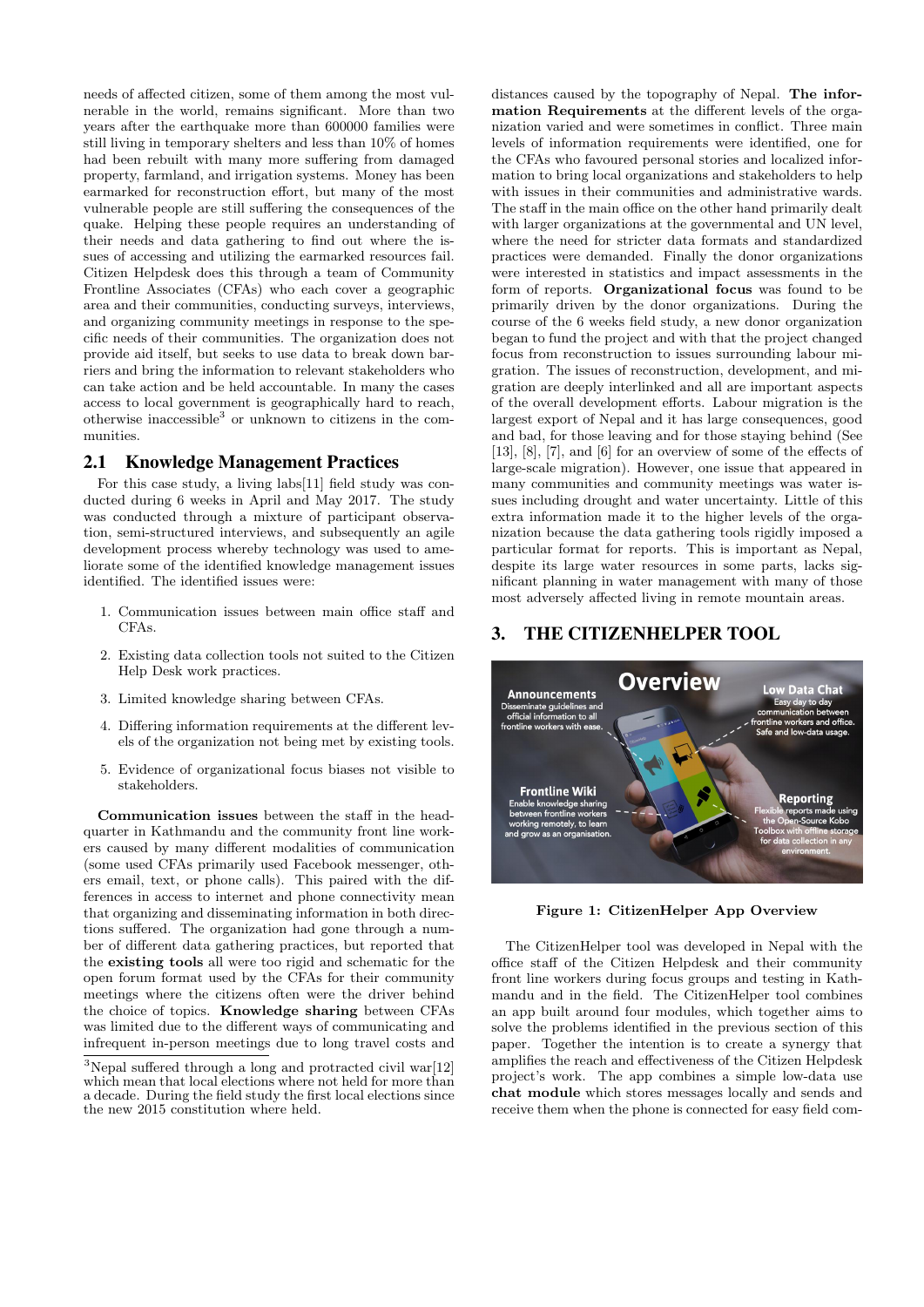munication between CFAs and office staff. The apps reporting module is built around a Kobo Toolbox[5] backend, but uses Enketo webforms to display freeform reports which allows flexibility in the reporting instead of the strict progression enforced by other data collection tools. Kobo was selected in accordance with the criteria set out in [1] for mobile data gathering tools, but with the extra criteria of easy maintenance, higher emphasis on low-cost, and the extra criteria of external acceptance and data integration (The open-source Kobo Toolbox is supported by the United Nations with free hosting and allows sharing and queries across different data sources). An Announcement Module allows dissemination of guides and training to CFAs from the main office, whilst a Wiki Module allows CFAs to share their knowledge and experiences. Finally the application auto-generates additional meta-questions about the structure of each report with the aim of providing a mechanism where extra information in meetings can be gathered and priority mismatch can be identified. This final feature means that, in conjunction with organizational practices that encourages it, the opportunity for inspection and adaptation of the work increases.



Figure 2: Smartphone Use during Community Meeting[14]

# 4. EVALUATION

The CitizenHelper system, like all technological interventions, is a tool intended to facilitate the process of development and not an end in and of itself[4]. A tool has to be evaluated to answer the question of what, if any, change it has effected in the community where the tool was deployed. Extensive evaluation over time should be considered an integral part of the development process and for ICT4D interventions should draw on multiple fields of research [9]. The present research employs the evaluation framework of Mthoko et al.[9] where evaluation is carried out in line with the guiding themes of Strategic Value, Most Significant Change, Empowerment, Livelihoods, and Sustainability. Each of the themes are related and interdependent. Mthoko et al. make the distinction between outcome assessment and impact assessment, where the former is the direct effects observed and the latter is the contribution those impacts (long-term effects) make towards development goals (which can be negative)[9]. Strategic value asks for the immediate effects and

reactions to the intervention with the other themes requiring progressively larger spheres of consideration to evaluate (community level, long-term sustainability of the livelihoods using the technology, amongst others). Providing mobile phones with free calls might have the outcome that people make more phone calls, which could have an impact on empowerment if that leads to citizens using phones to organize and putting pressure on elected officials. The evaluation of the current project is an ongoing process that evolves with the project and in the present focuses on the observed effect, with the long-term impacts being evaluated in upcoming work. During focus groups with the Community Frontline workers the immediate outcomes were a great desire to use the technology in their day to day work, the unexpected outcome that they expected to save money on paper by relying on the phone for their documentation, and appreciation that they felt that having a tool made for them was a sign of the organization investing in them.

#### 5. FUTURE WORK

The informational needs and knowledge practice issues identified in the particular organizational setting discussed in this paper have a universality that could make the Citizen Helper applicable to situations where organizations are geographically dispersed in a low-connectivity context and engaged in information-driven development work. However, to ascertain its usefulness in other context more research is needed. Technology does not exist alone and consistent practices and long-term uptake determine their success, so long term evaluation of the impact is needed as well.

#### 6. CONCLUSIONS

This paper has argued that effective disaster response requires long-term coordination between diverse stakeholders and that providing an effective response requires highquality data gathering over time to monitor interventions. This data gathering can be facilitated by technology. It has been argued that organizational biases in choosing development priorities can be exacerbated by the use of data gathering technology without the flexibility and possibility for affected citizens to have an input into the prioritization process. To help alleviate this issue, the CitizenHelper data gathering tool was presented which auto-generates metasurveys on deployed report formats to help show if there is a discontinuity in prioritization between the providers and recipients of development interventions.

# 7. ACKNOWLEDGMENTS

The author would like to thank Dr. Victor de Boer for setting out the path for this research project and the VU Network institute<sup>4</sup> for supporting and funding the present research.

# 8. REFERENCES

[1] M. B. Fisher, B. H. Mann, R. D. Cronk, K. F. Shields, T. L. Klug, and R. Ramaswamy. Evaluating mobile survey tools (msts) for field-level monitoring and data collection: development of a novel evaluation framework, and application to msts for rural water and sanitation monitoring. International journal of

 $4$ http://www.networkinstitute.org Accessed 02/02/2018